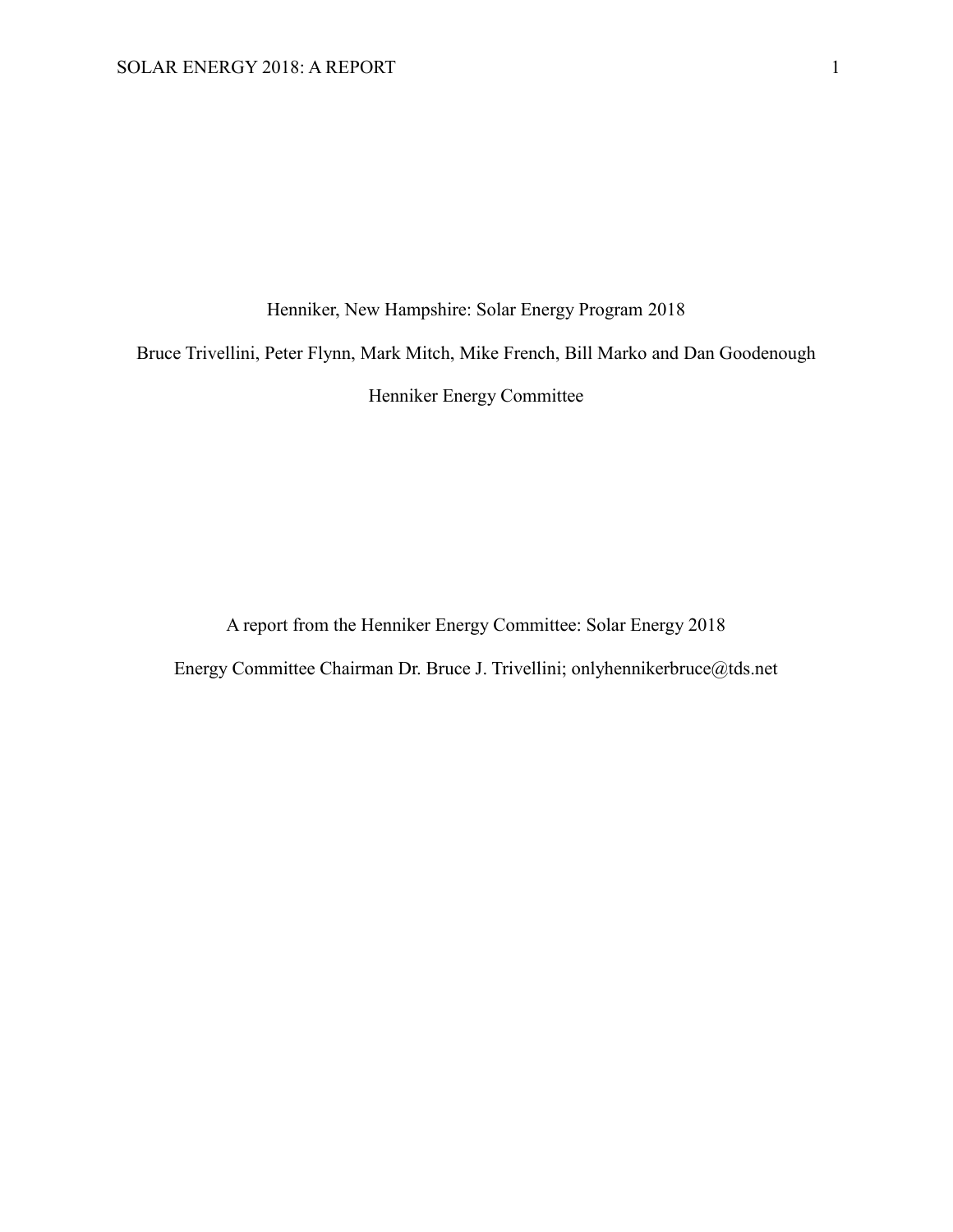#### Abstract

Eighteen years into the "New Millennium" the world has clearly turned its attention to carbon emissions. How private companies and municipalities manage their carbon footprint and approach to energy supply and consumption in general is becoming a top-tier operational issue — and a big deal to regulators, customers, employees, investors and home buyers. One needs to look no further than the tech world, where energy is now the largest component of variable cost for running a datacenter. It is not hard to see why tech giants have developed renewable energy strategies.

For the Town of Henniker, understanding our energy consumption and developing a renewable energy strategy will play a large role in determining our property tax rates in the future. A wellmanaged property tax rate will certainly be a key factor in attracting future business startups. In the summer of 2017, Henniker's Board of Selectmen received a proposal regarding the construction of a solar energy system. At that time, Selectmen Peter Flynn encouraged the Board of Selectmen to reconstitute the Energy Committee. Once re-established, the Energy Committee set out to review a prior Energy Audit (Jordan Institute Energy Audit of 2011) on all Town owned buildings. The committee also reviewed the amount of electrical energy consumed by the Town of Henniker.

Once the review was completed, the Energy Committee developed this report and recommendation, to help guide the Board of Selectmen in developing Henniker's future Solar Energy Program.

*Keywords*: *solar energy, solar panels, net-metering, power purchasing agreements*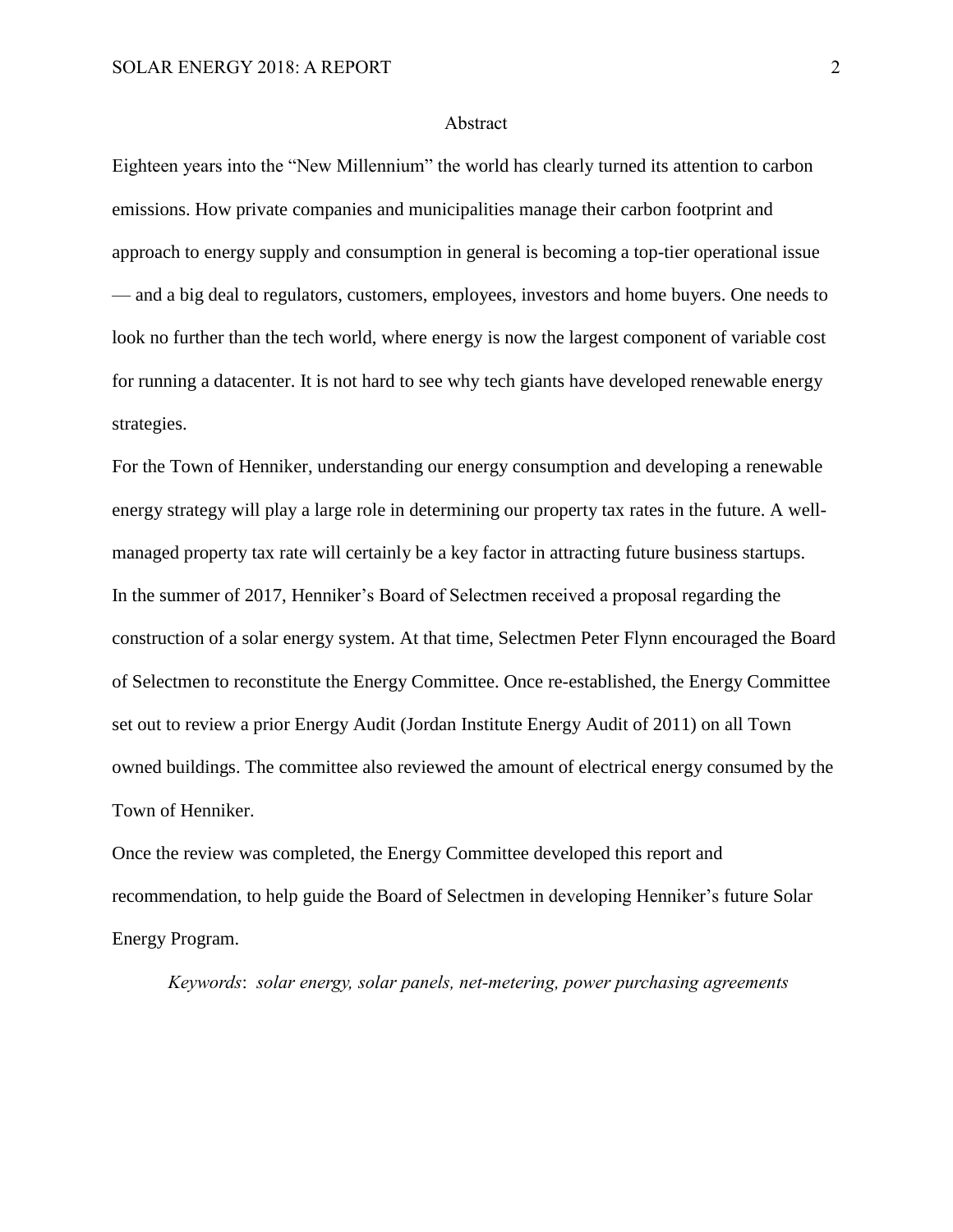### **Henniker, New Hampshire: Solar Energy Program 2018**

Creating a solar energy program is not easy. It is far more than just placing some sort of sunlight collection panel on a roof that attracts the sun and magically electricity is created, or heat is captured. A well-designed Solar energy program has two vital components that need to be thoroughly examined as the program's operating conditions are being developed;

- 1.) Types of Solar Energy systems: Solar Panels and Solar Collectors. For this review and report only, Solar Panels were considered.
- 2.) Financial agreements: The committee reviewed two financial agreement options that currently dominate the solar market place; Net-Metering Credit Purchasing Agreements and Power Purchasing Agreements.

# **Solar Panels `**

Today, Solar Panels are, "Photovoltaic (PV) devices that generate electricity directly from sunlight via an electronic process that occurs naturally in certain types of material, called semiconductors. Electrons in these materials are freed by solar energy and can be induced to travel through an electrical circuit, powering electrical devices or sending electricity to the National Power Grid."

The industry has two types of PV devices, Flat panel and Curved or Parabolic. Both types can be roof mounted and or ground mounted. To increase capture efficiency both Flat panel and Curved Panel arrays can be constructed with a motorized Sun Tracking mechanism.

## **Financing Agreements**

Below are the two types of financing/power agreements that the committee researched and discussed.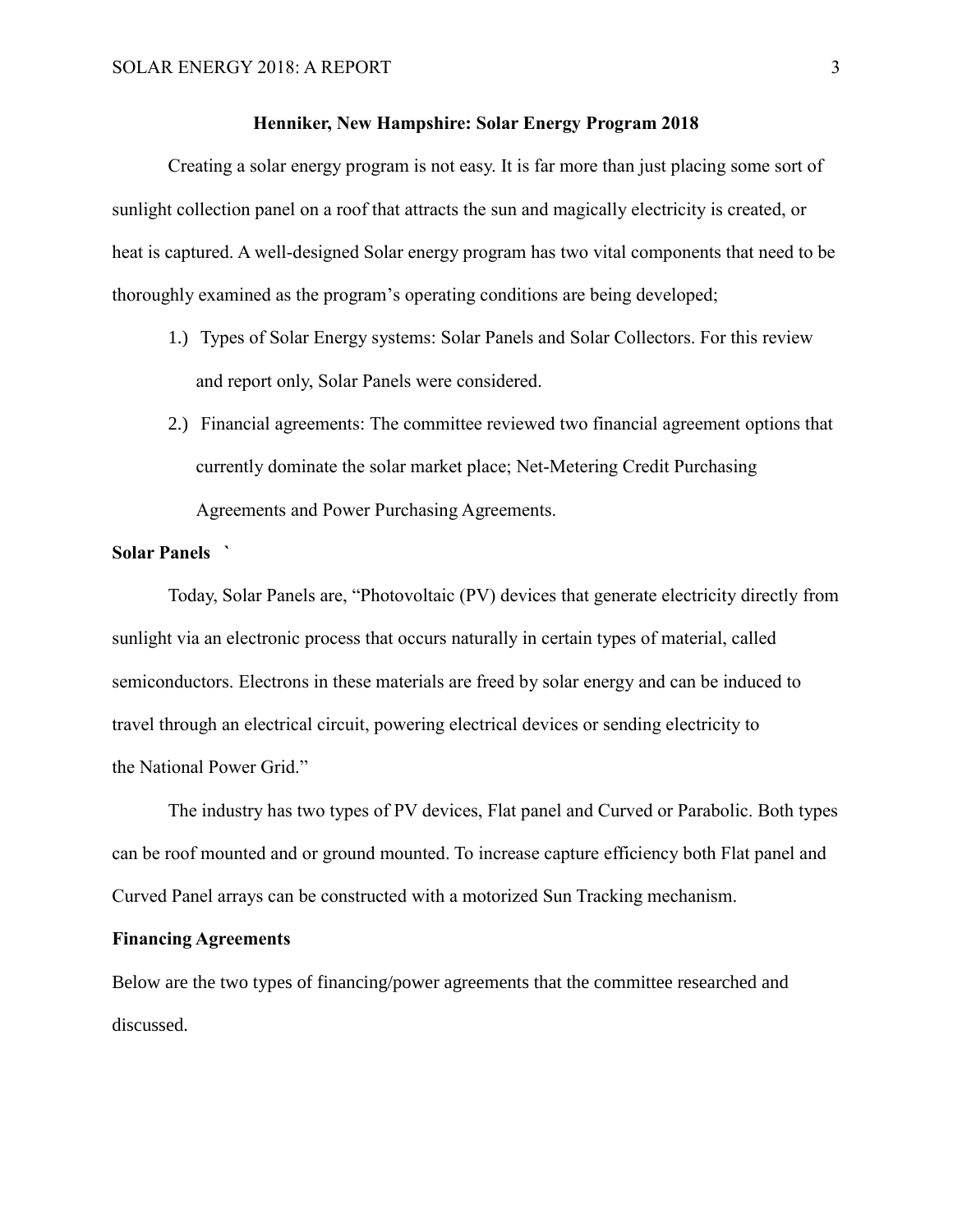## **Net Metering Credit Purchasing Agreement NMA.**

A NMA is a billing mechanism that credits solar energy system owners for the electricity they add to the grid. Understanding the process of net metering is key to understanding a NMA. When a building consumes electricity from the grid the building's electricity meter spins forward to account for the consumption. When solar is installed on site, the meter will still spin forward if consumption is greater than the solar production. However, when the solar array is producing more electricity than what is being consumed, the meter will spin backwards. The utility accounts for this, and if more solar electricity is produced than consumed during a billing period the utility will credit your next month's bill with the excess production.

Typically, in a NMA the customer owns the solar equipment and is responsible for maintenance costs of the solar array.

*Pricing of credits:* Pricing in a NMA, typically fluctuates depending on the value of the Net Metering Credit. Contracts do have a price floor and a guaranteed percent savings. "For example, a NMA may be priced with a \$0.105/kWh price floor or a 5% savings to the value of the Net Metering Credit. Since the value of the Net Metering Credit fluctuates with rising utility prices, the NMA payment for the Net Metering Credit will also increase." (Eliza Porter)

#### **Power Purchasing Agreements; PPA***.*

A PPA is a financial agreement where a developer arranges for the design, permitting, financing and installation of a solar energy system on a customer's property at little to no cost. The developer sells the power generated to the host customer at a fixed rate that is typically lower than the local utility's retail rate. This lower electricity price serves to offset the customer's purchase of electricity from the grid. The solar company owns and operates the solar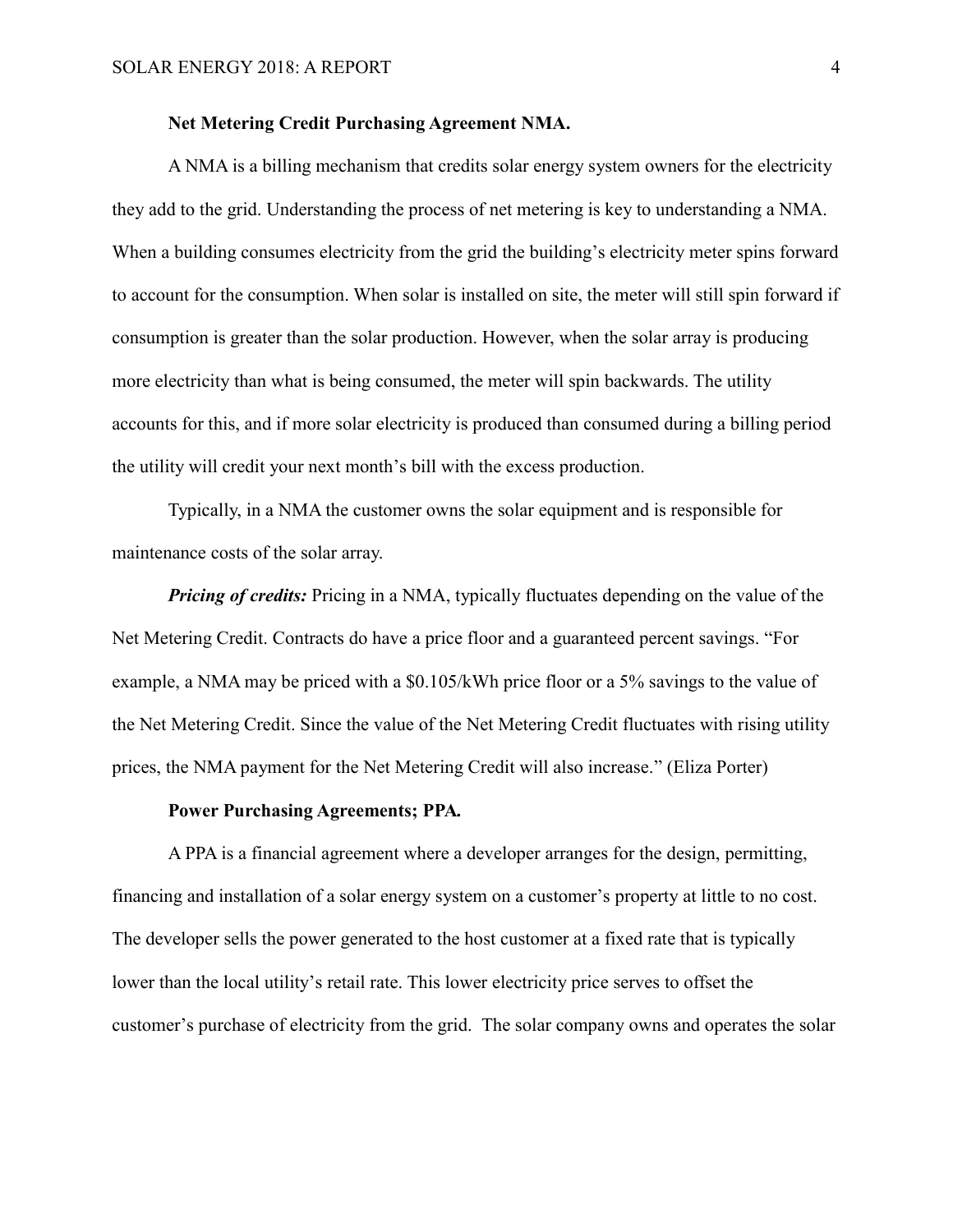array and undertakes the costs associated with installing and maintaining it. The host client leases the roof or ground space to the solar company.

*Pricing*: The power purchase agreement specifies how much the host client will pay the solar company for every kilowatt-hour (kWh) produced by the solar array. This figure is also translated into monthly and yearly costs. The price can be calculated in one of two ways:

- Flat price (same every month for the PPA term)
- Escalating price (increases at a certain interval agreed upon by both parties)

The power purchase agreement also specifies the estimated amount of electricity produced annually by the solar array for the entire term of the agreement.

## **Summary:**

Simply put, Power Purchasing Agreement (PPA) is a contract to sell power and a Net Metering Agreement is a contract to trade energy credits.

## **Energy Committee Recommendation:**

After thorough review the Energy Committee on January 17, 2008, voted unanimously to adopt the following recommendation to the Henniker Board of Selectmen:

The Town of Henniker solicit proposals from qualified solar energy design and installation companies to engineer, provide equipment, and install one of the 2 following photovoltaic electric systems (which one is to be determined by the Town after reviewing the proposals and following a Town vote):

- 1. Provide an analysis of electrical energy consumption of municipal buildings
- 2. Generate designs and reports of estimated electricity production for 2 systems over a projected system lifespan of 25 years: